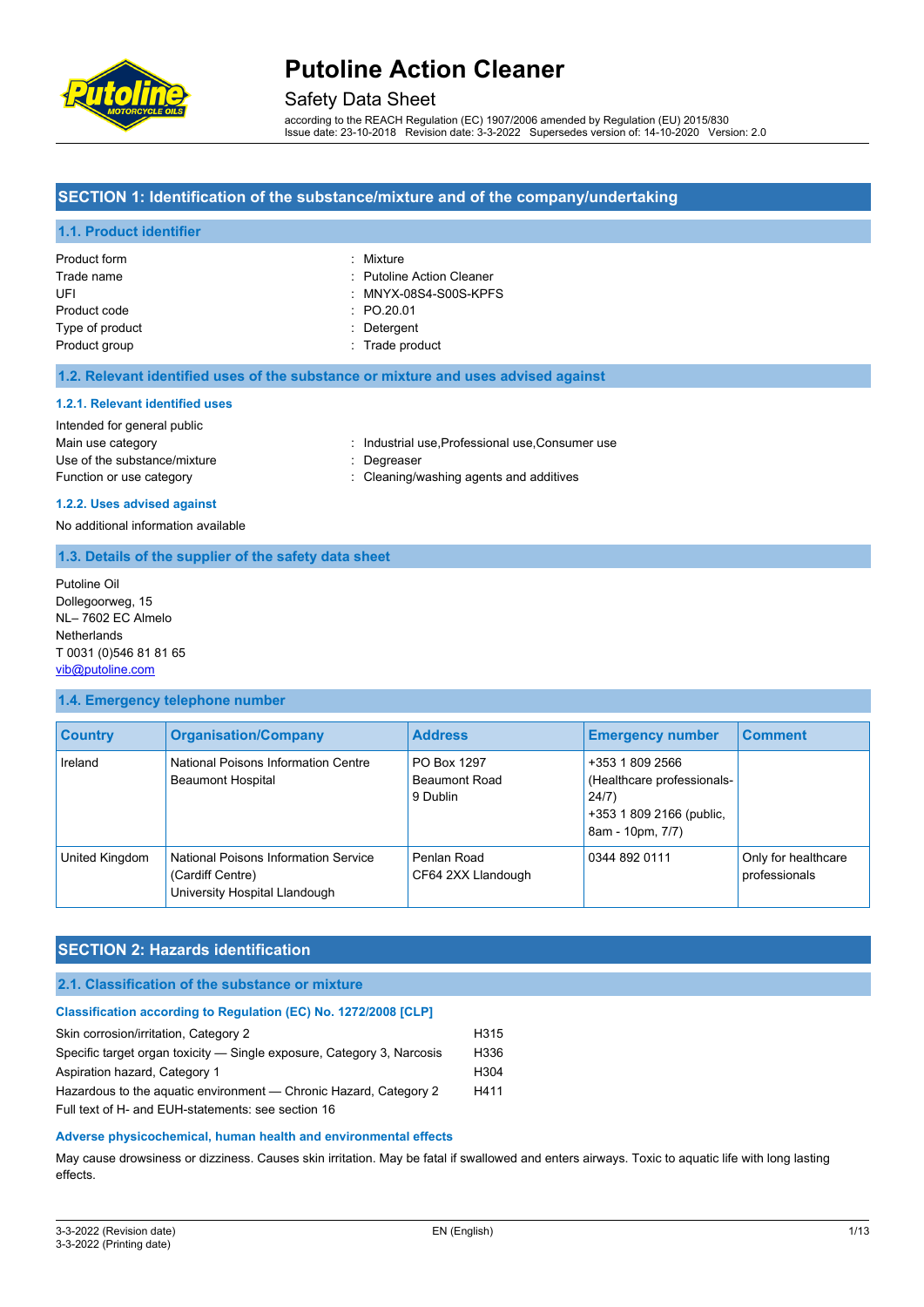## Safety Data Sheet

according to the REACH Regulation (EC) 1907/2006 amended by Regulation (EU) 2015/830

#### **2.2. Label elements**

#### **Labelling according to Regulation (EC) No. 1272/2008 [CLP]**

| Hazard pictograms (CLP)        |                                                                                         |
|--------------------------------|-----------------------------------------------------------------------------------------|
|                                | GHS08<br>GHS07<br>GHS09                                                                 |
| Signal word (CLP)              | Danger                                                                                  |
| Contains                       | Kerosine (petroleum), hydrodesulfurized                                                 |
| Hazard statements (CLP)        | H304 - May be fatal if swallowed and enters airways.                                    |
|                                | H315 - Causes skin irritation.                                                          |
|                                | H336 - May cause drowsiness or dizziness.                                               |
|                                | H411 - Toxic to aquatic life with long lasting effects.                                 |
| Precautionary statements (CLP) | P101 - If medical advice is needed, have product container or label at hand.            |
|                                | P102 - Keep out of reach of children.                                                   |
|                                | P264 - Wash hands thoroughly after handling.                                            |
|                                | P271 - Use only outdoors or in a well-ventilated area.                                  |
|                                | P280 - Wear protective clothing/eye protection/face protection.                         |
|                                | P301+P310+P331 - IF SWALLOWED: Immediately call a doctor. Do NOT induce vomiting.       |
|                                | P332+P313 - If skin irritation occurs: Get medical advice/attention.                    |
|                                | P405 - Store locked up.                                                                 |
|                                | P501 - Dispose of contents/container to hazardous or special waste collection point, in |
|                                | accordance with local, regional, national and/or international regulation.              |

### **2.3. Other hazards**

No additional information available

## **SECTION 3: Composition/information on ingredients**

### **3.1. Substances**

#### Not applicable

**3.2. Mixtures**

| <b>Name</b>                                                                                                                            | <b>Product identifier</b>                                                                                | $\frac{9}{6}$ | <b>Classification according to</b><br><b>Regulation (EC) No. 1272/2008</b><br><b>[CLP]</b>                   |
|----------------------------------------------------------------------------------------------------------------------------------------|----------------------------------------------------------------------------------------------------------|---------------|--------------------------------------------------------------------------------------------------------------|
| Kerosine (petroleum), hydrodesulfurized                                                                                                | CAS-No.: 64742-81-0<br>EC-No.: 265-184-9<br>EC Index-No.: 649-423-00-8<br>REACH-no: 01-2119462828-<br>25 | $\geq 50$     | Flam. Lig. 3, H226<br>Skin Irrit. 2, H315<br>STOT SE 3, H336<br>Asp. Tox. 1, H304<br>Aquatic Chronic 2, H411 |
| 2-butoxyethanol<br>substance with national workplace exposure limit(s)<br>(GB); substance with a Community workplace<br>exposure limit | CAS-No.: 111-76-2<br>EC-No.: 203-905-0<br>EC Index-No.: 603-014-00-0<br>REACH-no: 01-2119475108-<br>36   | $1 - 2.5$     | Acute Tox. 4 (Inhalation), H332<br>Acute Tox. 4 (Oral), H302<br>Skin Irrit. 2, H315<br>Eye Irrit. 2, H319    |

Full text of H- and EUH-statements: see section 16

| <b>SECTION 4: First aid measures</b>                              |                                                                                                     |
|-------------------------------------------------------------------|-----------------------------------------------------------------------------------------------------|
| 4.1. Description of first aid measures                            |                                                                                                     |
| First-aid measures general<br>First-aid measures after inhalation | : Call a physician immediately.<br>: Remove person to fresh air and keep comfortable for breathing. |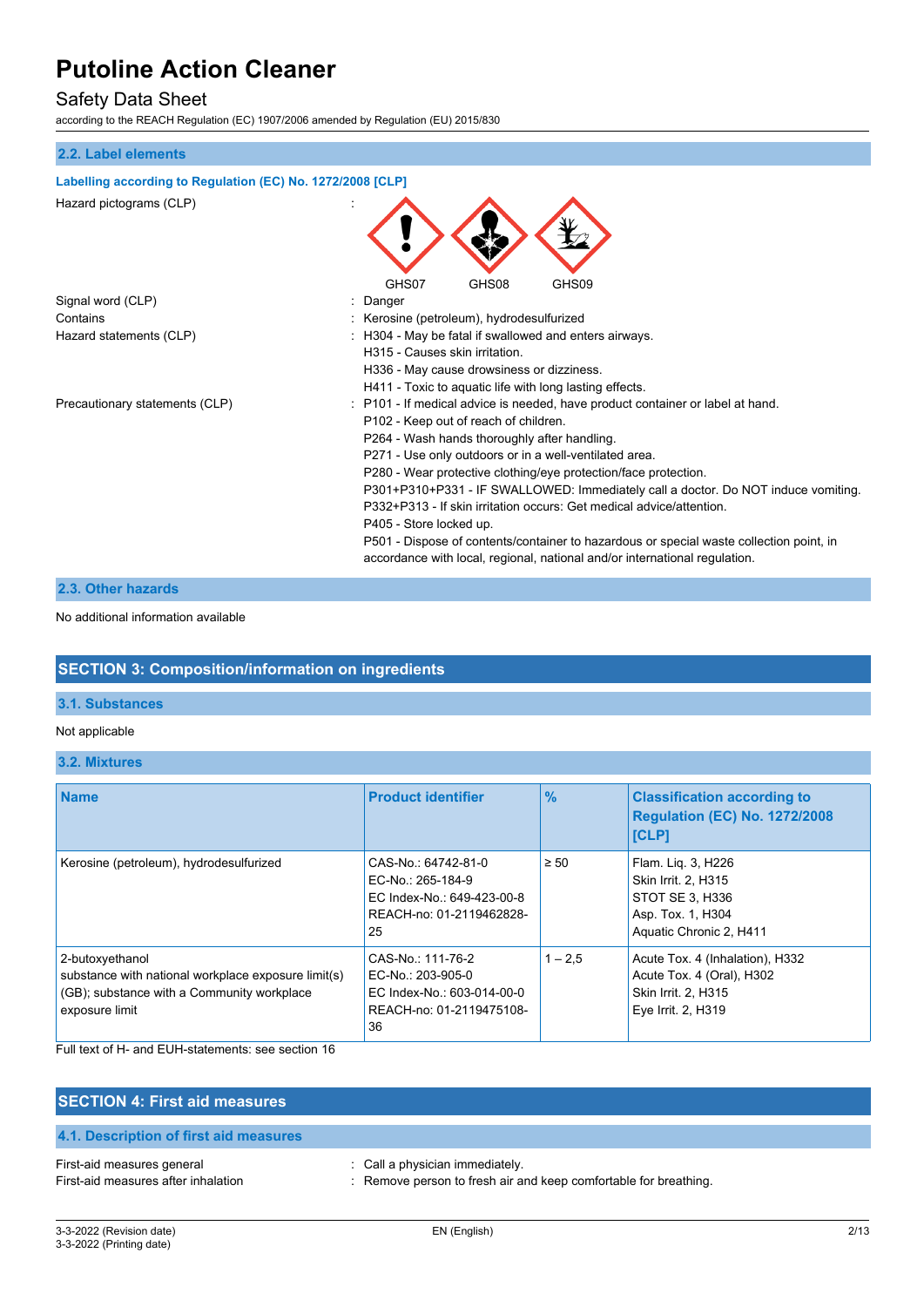## Safety Data Sheet

according to the REACH Regulation (EC) 1907/2006 amended by Regulation (EU) 2015/830

| First-aid measures after skin contact                            | Wash skin with plenty of water. Take off contaminated clothing. If skin irritation occurs: Get<br>medical advice/attention. |
|------------------------------------------------------------------|-----------------------------------------------------------------------------------------------------------------------------|
| First-aid measures after eye contact                             | : Rinse eyes with water as a precaution.                                                                                    |
| First-aid measures after ingestion                               | : Do not induce vomiting. Call a physician immediately.                                                                     |
| 4.2. Most important symptoms and effects, both acute and delayed |                                                                                                                             |
| Symptoms/effects                                                 | : May cause drowsiness or dizziness.                                                                                        |
| Symptoms/effects after skin contact                              | $:$ Irritation.                                                                                                             |
| Symptoms/effects after ingestion                                 | : Risk of lung oedema.                                                                                                      |

**4.3. Indication of any immediate medical attention and special treatment needed**

Methods for cleaning up **interpretional** : Take up liquid spill into absorbent material.

Treat symptomatically.

| <b>SECTION 5: Firefighting measures</b>                        |                                                                                                                                             |
|----------------------------------------------------------------|---------------------------------------------------------------------------------------------------------------------------------------------|
| 5.1. Extinguishing media                                       |                                                                                                                                             |
| Suitable extinguishing media<br>Unsuitable extinguishing media | : Water spray. Dry powder. Foam. Carbon dioxide.<br>: Do not use a heavy water stream.                                                      |
| 5.2. Special hazards arising from the substance or mixture     |                                                                                                                                             |
| Hazardous decomposition products in case of fire               | : Incomplete combustion releases dangerous carbon monoxide, carbon dioxide and other<br>toxic gases.                                        |
| <b>5.3. Advice for firefighters</b>                            |                                                                                                                                             |
| Protection during firefighting                                 | : Do not attempt to take action without suitable protective equipment. Self-contained<br>breathing apparatus. Complete protective clothing. |

| <b>SECTION 6: Accidental release measures</b>                            |                                                                                                                                                                |  |
|--------------------------------------------------------------------------|----------------------------------------------------------------------------------------------------------------------------------------------------------------|--|
| 6.1. Personal precautions, protective equipment and emergency procedures |                                                                                                                                                                |  |
| 6.1.1. For non-emergency personnel                                       |                                                                                                                                                                |  |
| Emergency procedures                                                     | Ventilate spillage area. Avoid breathing dust/fume/gas/mist/vapours/spray. Avoid contact<br>t.<br>with skin and eyes.                                          |  |
| 6.1.2. For emergency responders                                          |                                                                                                                                                                |  |
| Protective equipment                                                     | : Do not attempt to take action without suitable protective equipment. For further information<br>refer to section 8: "Exposure controls/personal protection". |  |
| <b>6.2. Environmental precautions</b>                                    |                                                                                                                                                                |  |
| Avoid release to the environment                                         |                                                                                                                                                                |  |
| 6.3. Methods and material for containment and cleaning up                |                                                                                                                                                                |  |
| For containment                                                          | Collect spillage.                                                                                                                                              |  |

| Other information | : Dispose of materials or solid residues at an authorized site. |
|-------------------|-----------------------------------------------------------------|
|                   |                                                                 |

**6.4. Reference to other sections**

For further information refer to section 13.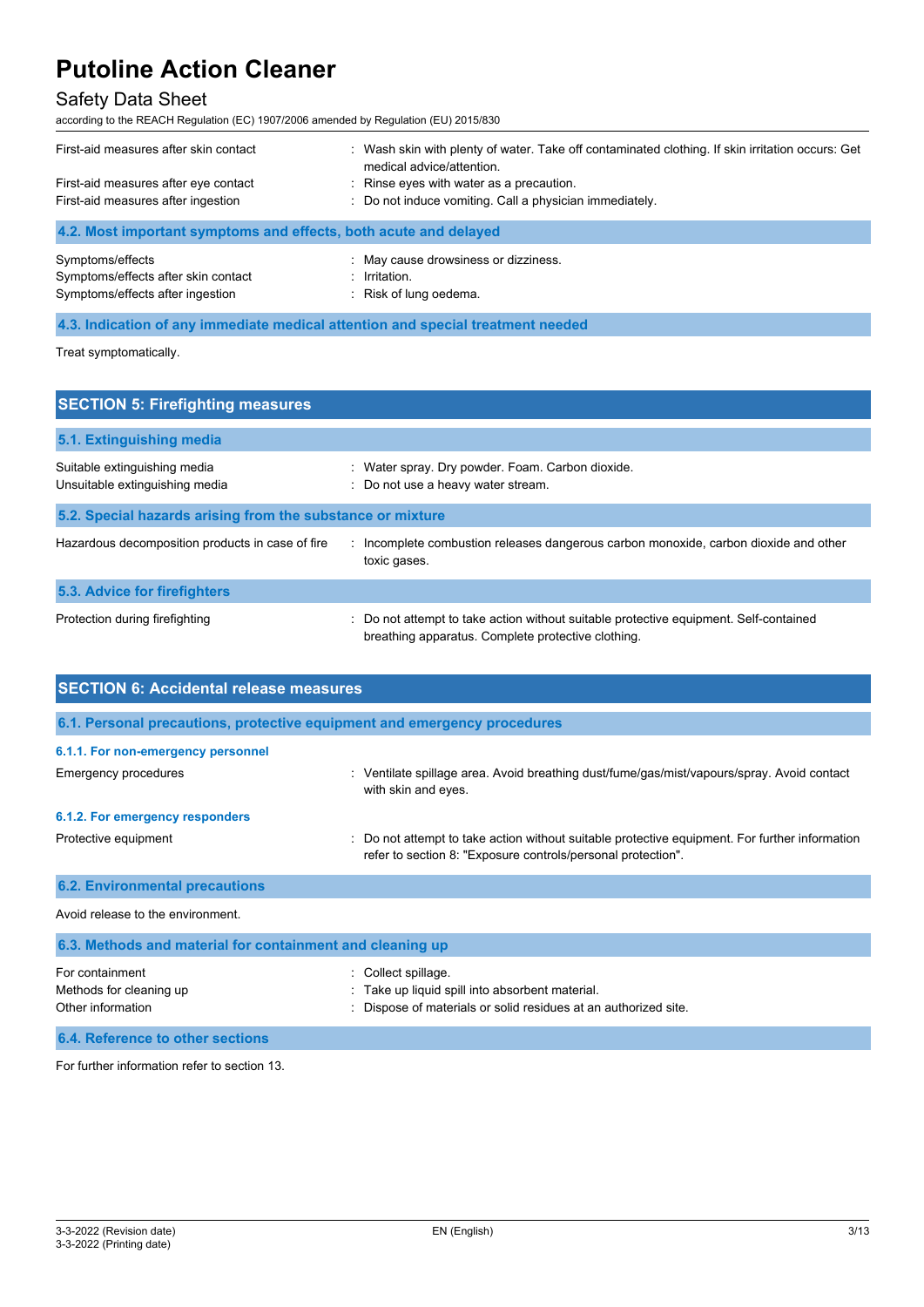## Safety Data Sheet

according to the REACH Regulation (EC) 1907/2006 amended by Regulation (EU) 2015/830

| <b>SECTION 7: Handling and storage</b>                            |                                                                                                                                                                                                                                                                                                                                  |  |
|-------------------------------------------------------------------|----------------------------------------------------------------------------------------------------------------------------------------------------------------------------------------------------------------------------------------------------------------------------------------------------------------------------------|--|
| 7.1. Precautions for safe handling                                |                                                                                                                                                                                                                                                                                                                                  |  |
| Precautions for safe handling<br>Hygiene measures                 | : Use only outdoors or in a well-ventilated area. Avoid breathing<br>dust/fume/gas/mist/vapours/spray. Avoid contact with skin and eyes. Wear personal<br>protective equipment.<br>Wash contaminated clothing before reuse. Do not eat, drink or smoke when using this<br>product. Always wash hands after handling the product. |  |
| 7.2. Conditions for safe storage, including any incompatibilities |                                                                                                                                                                                                                                                                                                                                  |  |
| Storage conditions<br>Storage temperature                         | Store locked up. Store in a well-ventilated place. Keep container tightly closed. Keep cool.<br>$5 - 40$ °C                                                                                                                                                                                                                      |  |

**7.3. Specific end use(s)**

No additional information available

### **SECTION 8: Exposure controls/personal protection**

**8.1. Control parameters**

#### **8.1.1 National occupational exposure and biological limit values**

| 2-butoxyethanol (111-76-2)                                |                                                                                                                                                                |  |
|-----------------------------------------------------------|----------------------------------------------------------------------------------------------------------------------------------------------------------------|--|
| <b>EU - Indicative Occupational Exposure Limit (IOEL)</b> |                                                                                                                                                                |  |
| Local name                                                | 2-Butoxyethanol                                                                                                                                                |  |
| <b>IOEL TWA</b>                                           | 98 mg/ $m3$                                                                                                                                                    |  |
| <b>IOEL STEL</b>                                          | 246 mg/ $m3$                                                                                                                                                   |  |
| IOEL STEL [ppm]                                           | 50 ppm                                                                                                                                                         |  |
| Remark                                                    | Skin                                                                                                                                                           |  |
| Regulatory reference                                      | COMMISSION DIRECTIVE 2000/39/EC                                                                                                                                |  |
| <b>United Kingdom - Occupational Exposure Limits</b>      |                                                                                                                                                                |  |
| Local name                                                | 2-Butoxyethanol                                                                                                                                                |  |
| WEL TWA (OEL TWA) [1]                                     | 123 mg/ $m3$                                                                                                                                                   |  |
| WEL TWA (OEL TWA) [2]                                     | 25 ppm                                                                                                                                                         |  |
| WEL STEL (OEL STEL)                                       | 246 mg/ $m3$                                                                                                                                                   |  |
| WEL STEL (OEL STEL) [ppm]                                 | 50 ppm                                                                                                                                                         |  |
| Remark                                                    | Sk (Can be absorbed through the skin. The assigned substances are those for which there<br>are concerns that dermal absorption will lead to systemic toxicity) |  |
| Regulatory reference                                      | EH40/2005 (Fourth edition, 2020). HSE                                                                                                                          |  |

#### **8.1.2. Recommended monitoring procedures**

No additional information available

#### **8.1.3. Air contaminants formed**

No additional information available

#### **8.1.4. DNEL and PNEC**

No additional information available

#### **8.1.5. Control banding**

No additional information available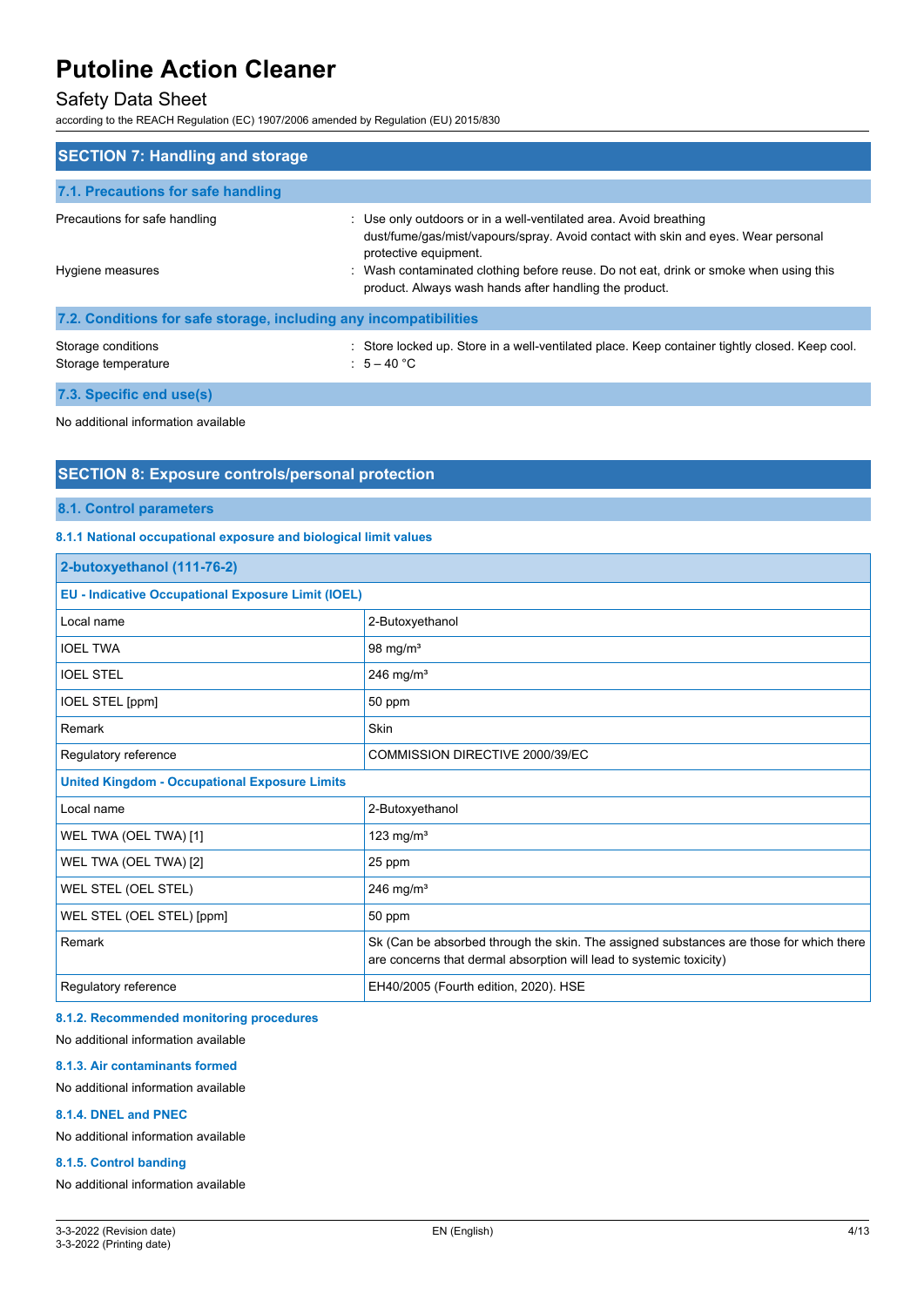### Safety Data Sheet

according to the REACH Regulation (EC) 1907/2006 amended by Regulation (EU) 2015/830

#### **8.2. Exposure controls**

#### **8.2.1. Appropriate engineering controls**

#### **Appropriate engineering controls:**

Ensure good ventilation of the work station.

#### **8.2.2. Personal protection equipment**

#### **Personal protective equipment symbol(s):**



#### **8.2.2.1. Eye and face protection**

#### **Eye protection:**

Safety glasses

| <b>Eye protection</b> |                             |                        |                 |
|-----------------------|-----------------------------|------------------------|-----------------|
| <b>Type</b>           | <b>Field of application</b> | <b>Characteristics</b> | <b>Standard</b> |
| Safety glasses        | <b>Droplet</b>              | clear                  | <b>EN 166</b>   |

#### **8.2.2.2. Skin protection**

#### **Skin and body protection:**

Wear suitable protective clothing

#### **Hand protection:**

Protective gloves

| <b>Hand protection</b> |                      |                        |                |                    |                   |
|------------------------|----------------------|------------------------|----------------|--------------------|-------------------|
| <b>Type</b>            | <b>Material</b>      | <b>Permeation</b>      | Thickness (mm) | <b>Penetration</b> | <b>Standard</b>   |
| Reusable gloves        | Nitrile rubber (NBR) | $6$ ( $>$ 480 minutes) | ≥0.5           |                    | <b>EN ISO 374</b> |

### **8.2.2.3. Respiratory protection**

#### **Respiratory protection:**

In case of insufficient ventilation, wear suitable respiratory equipment

#### **8.2.2.4. Thermal hazards**

No additional information available

#### **8.2.3. Environmental exposure controls**

#### **Environmental exposure controls:**

Avoid release to the environment.

| <b>SECTION 9: Physical and chemical properties</b>         |                                             |  |  |
|------------------------------------------------------------|---------------------------------------------|--|--|
| 9.1. Information on basic physical and chemical properties |                                             |  |  |
| Physical state<br>Colour                                   | $:$ Liquid<br>: Yellow.                     |  |  |
| Odour                                                      | : characteristic.                           |  |  |
| Odour threshold<br>рH                                      | : No data available<br>: No data available  |  |  |
| Relative evaporation rate (butylacetate=1)                 | : No data available                         |  |  |
| Melting point<br>Freezing point                            | : Not applicable<br>No data available<br>٠. |  |  |
| Boiling point                                              | : $> 100 °C$                                |  |  |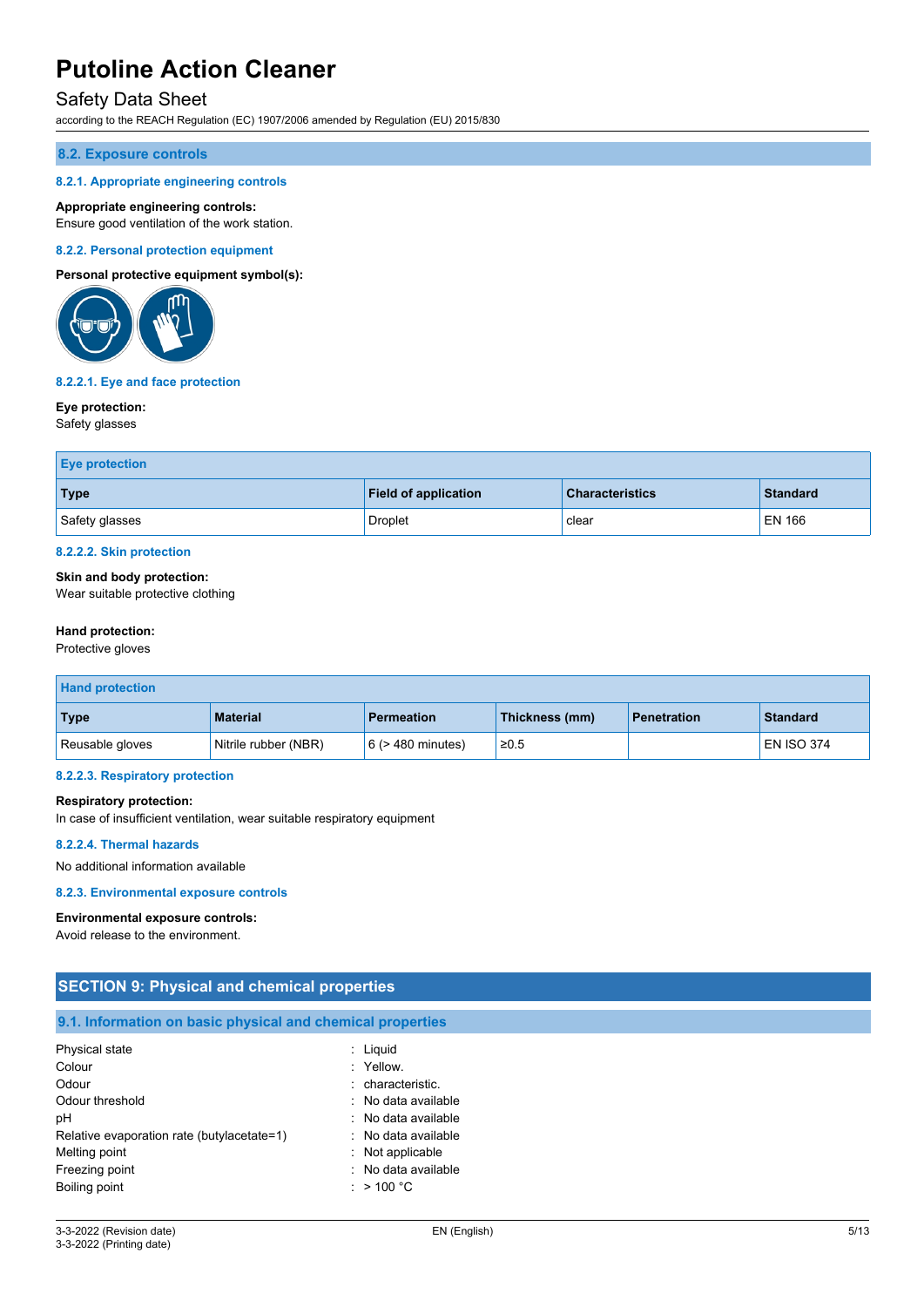## Safety Data Sheet

according to the REACH Regulation (EC) 1907/2006 amended by Regulation (EU) 2015/830

| Flash point                                     | : $>61^{\circ}$ C               |
|-------------------------------------------------|---------------------------------|
| Auto-ignition temperature                       | : $>250 °C$                     |
| Decomposition temperature                       | : $>200 °C$                     |
| Flammability (solid, gas)                       | : Not applicable                |
| Vapour pressure                                 | : $<$ 5 hPa @20°C               |
| Relative vapour density at 20 °C                | : No data available             |
| Relative density                                | $:$ No data available           |
| Density                                         | : $0,82 \text{ g/cm}^3$ @ 20 °C |
| Solubility                                      | : Soluble in water.             |
| Partition coefficient n-octanol/water (Log Pow) | : < 3                           |
| Viscosity, kinematic                            | : (40 °C) - ASTM D7279          |
| Viscosity, dynamic                              | : 10 mPa s at 20 $^{\circ}$ C   |
| Explosive properties                            | $\therefore$ No data available  |
| Oxidising properties                            | $\therefore$ No data available  |
| <b>Explosive limits</b>                         | : No data available             |
|                                                 |                                 |

#### **9.2. Other information**

No additional information available

### **SECTION 10: Stability and reactivity**

#### **10.1. Reactivity**

The product is non-reactive under normal conditions of use, storage and transport.

#### **10.2. Chemical stability**

Stable under normal conditions.

**10.3. Possibility of hazardous reactions**

No dangerous reactions known under normal conditions of use.

**10.4. Conditions to avoid**

None under recommended storage and handling conditions (see section 7).

**10.5. Incompatible materials**

No additional information available

**10.6. Hazardous decomposition products**

Under normal conditions of storage and use, hazardous decomposition products should not be produced.

## **SECTION 11: Toxicological information**

### **11.1 Information on toxicological effects**

| Acute toxicity (oral)<br>Acute toxicity (dermal)<br>Acute toxicity (inhalation) | : Not classified<br>: Not classified<br>: Not classified |
|---------------------------------------------------------------------------------|----------------------------------------------------------|
| 2-butoxyethanol (111-76-2)                                                      |                                                          |
| LD50 oral rat                                                                   | 470 mg/kg                                                |
| LD50 oral                                                                       | 300 mg/kg rabbit                                         |
| LD50 dermal rat                                                                 | 2270 mg/kg                                               |
| LD50 dermal rabbit                                                              | 2000 mg/kg                                               |
| LC50 Inhalation - Rat                                                           | $> 2$ mg/l/4h                                            |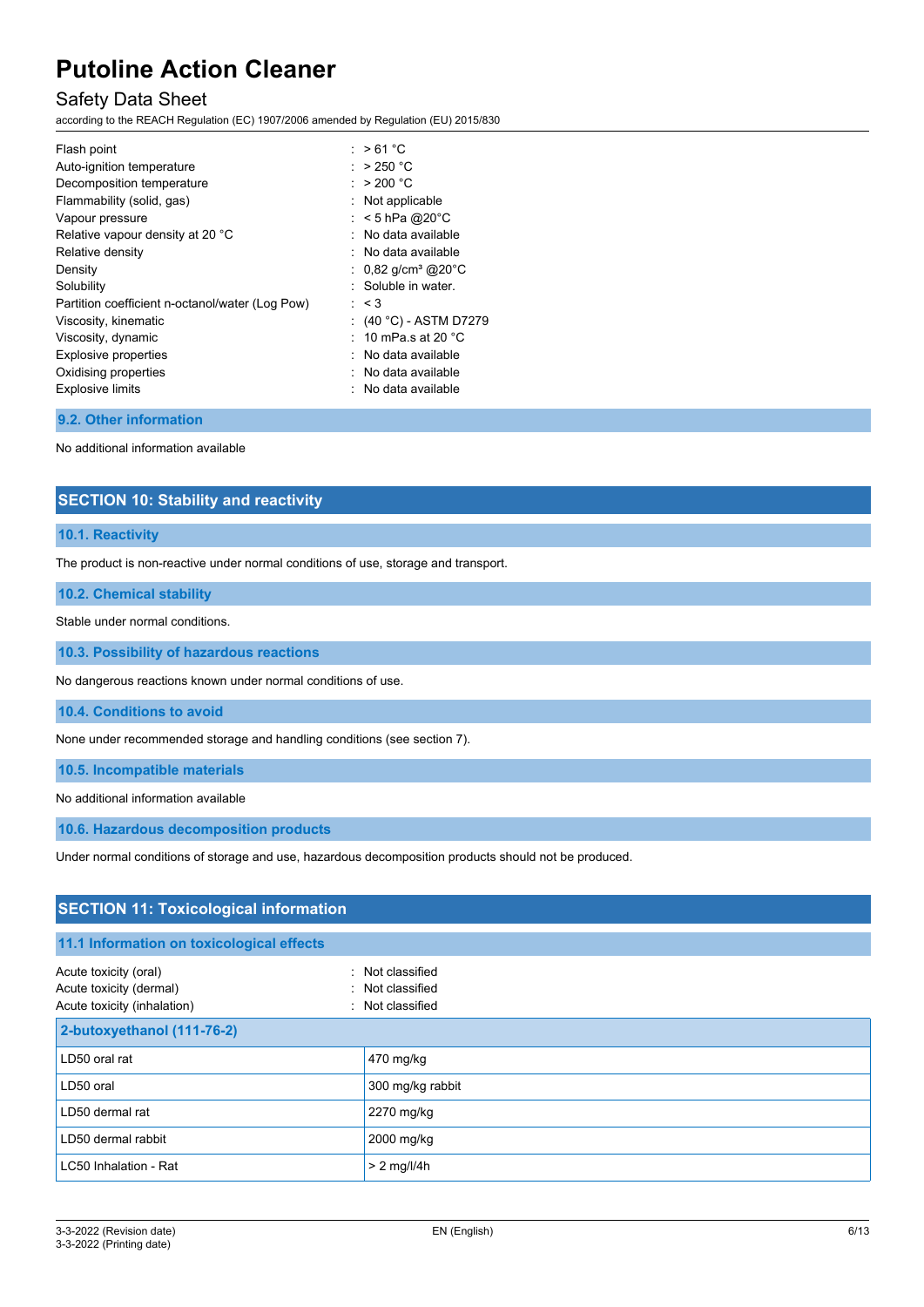# Safety Data Sheet

according to the REACH Regulation (EC) 1907/2006 amended by Regulation (EU) 2015/830

| Kerosine (petroleum), hydrodesulfurized (64742-81-0) |                                                                                                                                                                                                   |
|------------------------------------------------------|---------------------------------------------------------------------------------------------------------------------------------------------------------------------------------------------------|
| LD50 oral rat                                        | > 5000 mg/kg bodyweight Animal: rat, Guideline: EPA OTS 798.1175 (Acute Oral<br>Toxicity), Guideline: OECD Guideline 420 (Acute Oral Toxicity - Fixed Dose Method),<br>Remarks on results: other: |
| LD50 dermal rabbit                                   | > 2000 mg/kg bodyweight Animal: rabbit, Guideline: EPA OTS 798.1100 (Acute Dermal<br>Toxicity), Guideline: OECD Guideline 402 (Acute Dermal Toxicity), Remarks on results:<br>other:              |
| LC50 Inhalation - Rat                                | > 5,28 mg/l/4h Animal: rat, Guideline: OECD Guideline 403 (Acute Inhalation Toxicity),<br>Remarks on results: other:, 95% CL: 0,42 -                                                              |
| Skin corrosion/irritation                            | Causes skin irritation.                                                                                                                                                                           |
| Serious eye damage/irritation                        | Not classified                                                                                                                                                                                    |
| Respiratory or skin sensitisation                    | Not classified                                                                                                                                                                                    |
| Germ cell mutagenicity                               | Not classified                                                                                                                                                                                    |
| Carcinogenicity                                      | Not classified                                                                                                                                                                                    |
| Reproductive toxicity                                | Not classified                                                                                                                                                                                    |
| STOT-single exposure                                 | May cause drowsiness or dizziness.                                                                                                                                                                |
| Kerosine (petroleum), hydrodesulfurized (64742-81-0) |                                                                                                                                                                                                   |
| STOT-single exposure                                 | May cause drowsiness or dizziness.                                                                                                                                                                |
| STOT-repeated exposure<br>÷.                         | Not classified                                                                                                                                                                                    |
| 2-butoxyethanol (111-76-2)                           |                                                                                                                                                                                                   |
| LOAEL (dermal, rat/rabbit, 90 days)                  | > Animal: rabbit, Guideline: OECD Guideline 411 (Subchronic Dermal Toxicity: 90-Day<br>Study)                                                                                                     |
| Kerosine (petroleum), hydrodesulfurized (64742-81-0) |                                                                                                                                                                                                   |
| NOAEL (oral, rat, 90 days)                           | 750 mg/kg bodyweight Animal: rat, Animal sex: female, Guideline: OECD Guideline 408<br>(Repeated Dose 90-Day Oral Toxicity Study in Rodents)                                                      |
| NOAEL (dermal, rat/rabbit, 90 days)                  | ≥ 495 mg/kg bodyweight Animal: rat, Guideline: OECD Guideline 411 (Subchronic Dermal<br>Toxicity: 90-Day Study)                                                                                   |
| Aspiration hazard                                    | May be fatal if swallowed and enters airways.                                                                                                                                                     |
| <b>Putoline Action Cleaner</b>                       |                                                                                                                                                                                                   |
| Viscosity, kinematic                                 | (40 °C) - ASTM D7279                                                                                                                                                                              |

# **SECTION 12: Ecological information**

| 12.1. Toxicity                                                                                                                                                             |                                                                                                                                              |
|----------------------------------------------------------------------------------------------------------------------------------------------------------------------------|----------------------------------------------------------------------------------------------------------------------------------------------|
| Ecology - general<br>Hazardous to the aquatic environment, short-term<br>(acute)<br>Hazardous to the aquatic environment, long-term<br>(chronic)<br>Not rapidly degradable | Toxic to aquatic life with long lasting effects.<br>: Not classified<br>. Toxic to aquatic life with long lasting effects.                   |
| 2-butoxyethanol (111-76-2)                                                                                                                                                 |                                                                                                                                              |
| LC50 - Fish [1]                                                                                                                                                            | 1474 mg/l (Oncorhynchus mykiss, 96h)                                                                                                         |
| EC50 - Crustacea [1]                                                                                                                                                       | 1550 mg/l (Daphnia magna, 48h)                                                                                                               |
| EC50 72h - Algae [1]                                                                                                                                                       | 911 mg/l Test organisms (species): Pseudokirchneriella subcapitata (previous names:<br>Raphidocelis subcapitata, Selenastrum capricornutum)  |
| EC50 72h - Algae [2]                                                                                                                                                       | 1840 mg/l Test organisms (species): Pseudokirchneriella subcapitata (previous names:<br>Raphidocelis subcapitata, Selenastrum capricornutum) |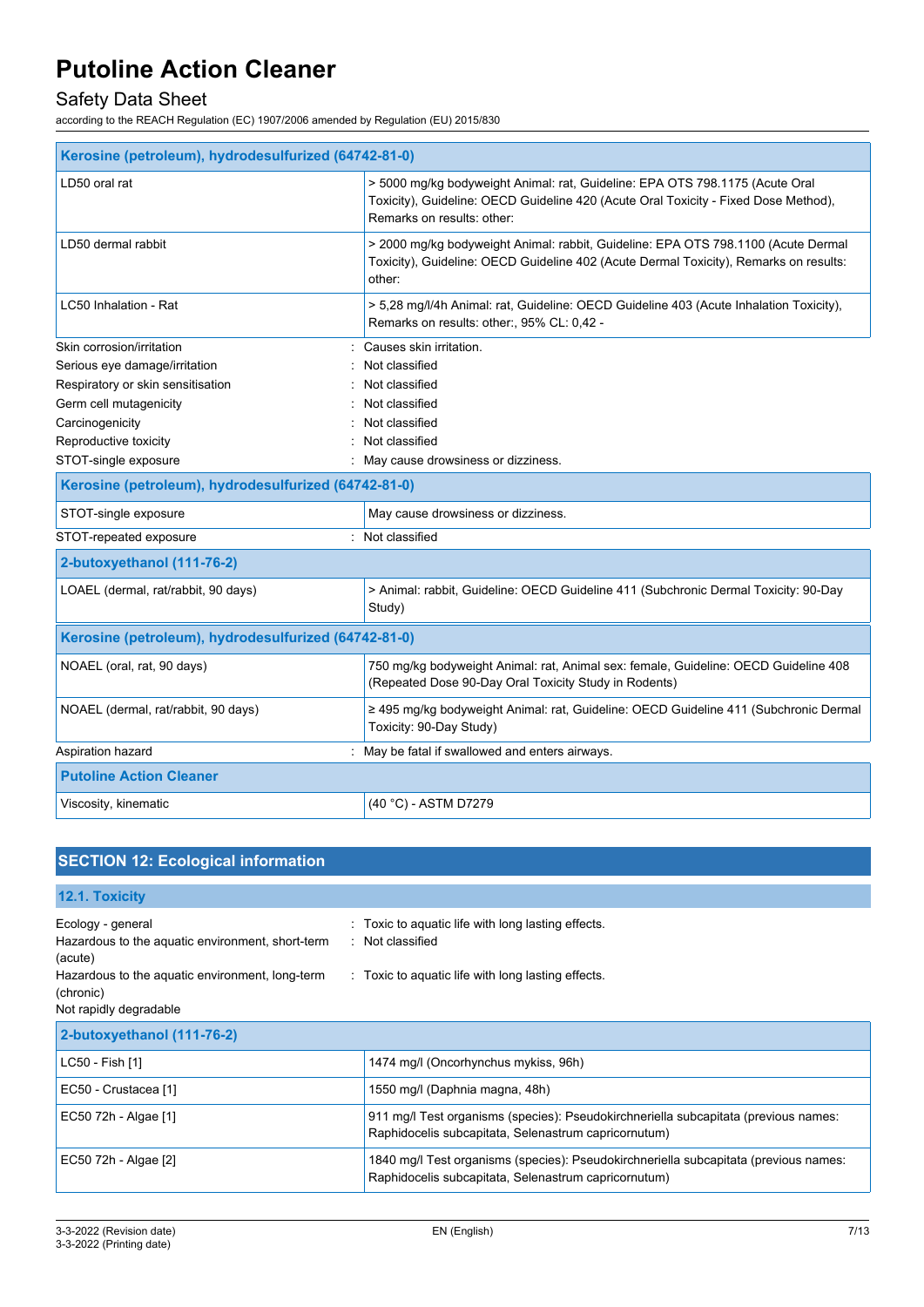# Safety Data Sheet

according to the REACH Regulation (EC) 1907/2006 amended by Regulation (EU) 2015/830

| 2-butoxyethanol (111-76-2)                      |                                                                                                                                                                                 |
|-------------------------------------------------|---------------------------------------------------------------------------------------------------------------------------------------------------------------------------------|
| ErC50 algae                                     | 911 mg/l (Pseudokirchneriella subcapitata, 72h)                                                                                                                                 |
| NOEC (chronic)                                  | 100 mg/l Test organisms (species): Daphnia magna Duration: '21 d'                                                                                                               |
| NOEC chronic fish                               | > 100 mg/l Test organisms (species): Danio rerio (previous name: Brachydanio rerio)<br>Duration: '21 d'                                                                         |
| 12.2. Persistence and degradability             |                                                                                                                                                                                 |
| 2-butoxyethanol (111-76-2)                      |                                                                                                                                                                                 |
| Persistence and degradability                   | Readily biodegradable.                                                                                                                                                          |
| 12.3. Bioaccumulative potential                 |                                                                                                                                                                                 |
| <b>Putoline Action Cleaner</b>                  |                                                                                                                                                                                 |
| Partition coefficient n-octanol/water (Log Pow) | $<$ 3                                                                                                                                                                           |
| 2-butoxyethanol (111-76-2)                      |                                                                                                                                                                                 |
| Bioaccumulative potential                       | None.                                                                                                                                                                           |
| 12.4. Mobility in soil                          |                                                                                                                                                                                 |
| 2-butoxyethanol (111-76-2)                      |                                                                                                                                                                                 |
| Ecology - soil                                  | Material highly soluble in water.                                                                                                                                               |
| 12.5. Results of PBT and vPvB assessment        |                                                                                                                                                                                 |
| <b>Component</b>                                |                                                                                                                                                                                 |
| 2-butoxyethanol (111-76-2)                      | This substance/mixture does not meet the PBT criteria of REACH regulation, annex XIII<br>This substance/mixture does not meet the vPvB criteria of REACH regulation, annex XIII |
| 12.6. Other adverse effects                     |                                                                                                                                                                                 |

No additional information available

| <b>SECTION 13: Disposal considerations</b> |                                                                                               |
|--------------------------------------------|-----------------------------------------------------------------------------------------------|
| 13.1. Waste treatment methods              |                                                                                               |
| Waste treatment methods                    | : Dispose of contents/container in accordance with licensed collector's sorting instructions. |

## **SECTION 14: Transport information**

### In accordance with ADR / IMDG / IATA / ADN / RID

| <b>ADR</b>      | <b>IMDG</b>    | <b>IATA</b>    | <b>ADN</b>     | <b>RID</b>     |
|-----------------|----------------|----------------|----------------|----------------|
| 14.1. UN number |                |                |                |                |
| <b>UN 3082</b>  | <b>UN 3082</b> | <b>UN 3082</b> | <b>UN 3082</b> | <b>UN 3082</b> |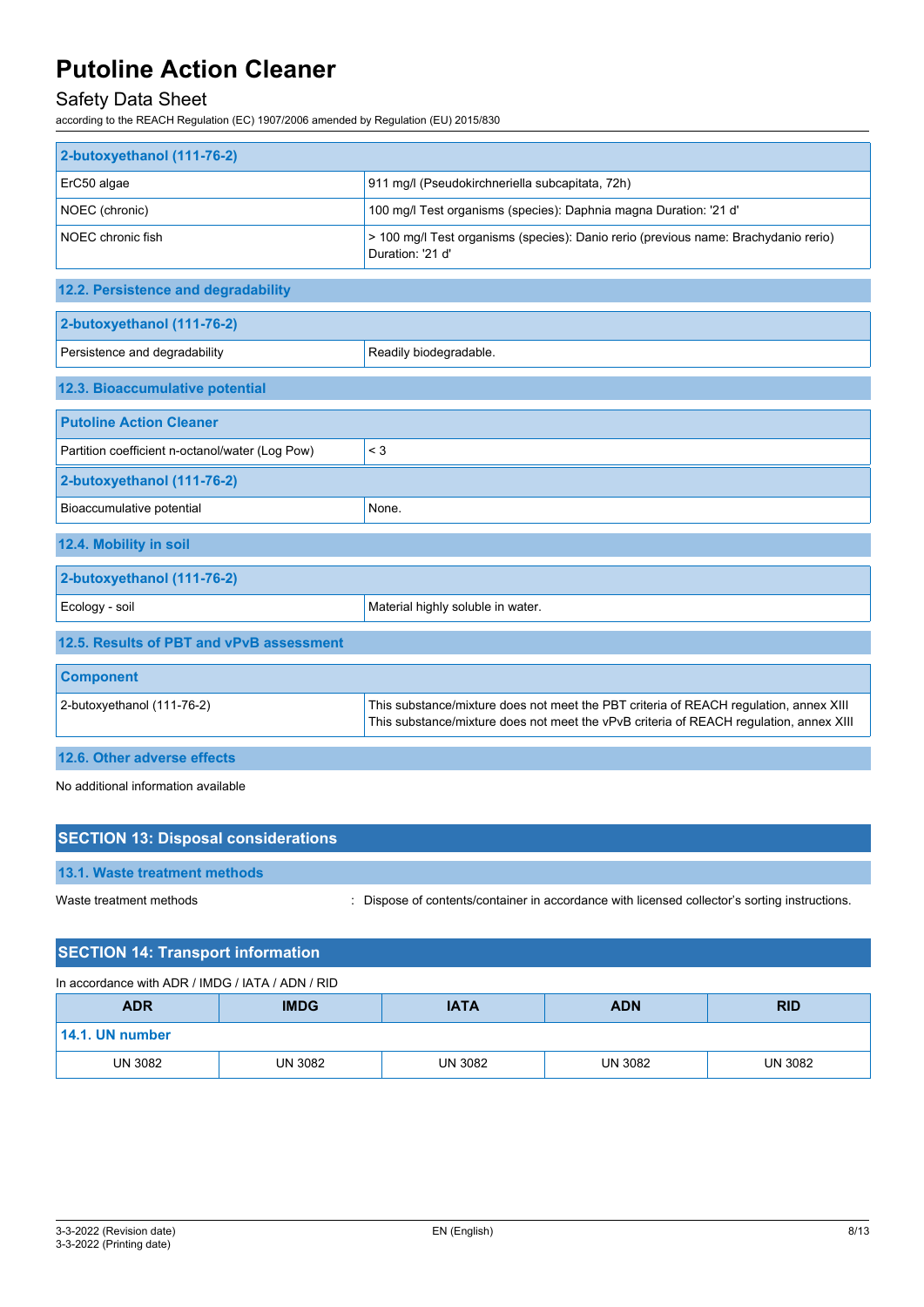# Safety Data Sheet

according to the REACH Regulation (EC) 1907/2006 amended by Regulation (EU) 2015/830

| <b>ADR</b>                                                                                                                                         | <b>IMDG</b>                                                                                                                                                                      | <b>IATA</b>                                                                                                               | <b>ADN</b>                                                                                                                                           | <b>RID</b>                                                                                                                                           |  |
|----------------------------------------------------------------------------------------------------------------------------------------------------|----------------------------------------------------------------------------------------------------------------------------------------------------------------------------------|---------------------------------------------------------------------------------------------------------------------------|------------------------------------------------------------------------------------------------------------------------------------------------------|------------------------------------------------------------------------------------------------------------------------------------------------------|--|
| 14.2. UN proper shipping name                                                                                                                      |                                                                                                                                                                                  |                                                                                                                           |                                                                                                                                                      |                                                                                                                                                      |  |
| <b>ENVIRONMENTALLY</b><br><b>HAZARDOUS</b><br>SUBSTANCE, LIQUID,<br>N.O.S. (Kerosine<br>(petroleum),<br>hydrodesulfurized)                         | <b>ENVIRONMENTALLY</b><br><b>HAZARDOUS</b><br>SUBSTANCE, LIQUID,<br>N.O.S. (Kerosine<br>(petroleum),<br>hydrodesulfurized)                                                       | Environmentally hazardous<br>substance, liquid, n.o.s.<br>(Kerosine (petroleum),<br>hydrodesulfurized)                    | <b>ENVIRONMENTALLY</b><br><b>HAZARDOUS</b><br>SUBSTANCE, LIQUID,<br>N.O.S. (Kerosine<br>(petroleum),<br>hydrodesulfurized)                           | <b>ENVIRONMENTALLY</b><br><b>HAZARDOUS</b><br>SUBSTANCE, LIQUID,<br>N.O.S. (Kerosine<br>(petroleum),<br>hydrodesulfurized)                           |  |
| <b>Transport document description</b>                                                                                                              |                                                                                                                                                                                  |                                                                                                                           |                                                                                                                                                      |                                                                                                                                                      |  |
| <b>UN 3082</b><br>ENVIRONMENTALLY<br><b>HAZARDOUS</b><br>SUBSTANCE, LIQUID,<br>N.O.S. (Kerosine<br>(petroleum),<br>hydrodesulfurized), 9, III, (-) | <b>UN 3082</b><br><b>ENVIRONMENTALLY</b><br><b>HAZARDOUS</b><br>SUBSTANCE, LIQUID,<br>N.O.S. (Kerosine<br>(petroleum),<br>hydrodesulfurized), 9, III,<br><b>MARINE POLLUTANT</b> | UN 3082 Environmentally<br>hazardous substance.<br>liquid, n.o.s. (Kerosine<br>(petroleum),<br>hydrodesulfurized), 9, III | <b>UN 3082</b><br><b>ENVIRONMENTALLY</b><br><b>HAZARDOUS</b><br>SUBSTANCE, LIQUID,<br>N.O.S. (Kerosine<br>(petroleum),<br>hydrodesulfurized), 9, III | <b>UN 3082</b><br><b>ENVIRONMENTALLY</b><br><b>HAZARDOUS</b><br>SUBSTANCE, LIQUID,<br>N.O.S. (Kerosine<br>(petroleum),<br>hydrodesulfurized), 9, III |  |
| 14.3. Transport hazard class(es)                                                                                                                   |                                                                                                                                                                                  |                                                                                                                           |                                                                                                                                                      |                                                                                                                                                      |  |
| 9                                                                                                                                                  | 9                                                                                                                                                                                | 9                                                                                                                         | 9                                                                                                                                                    | 9                                                                                                                                                    |  |
|                                                                                                                                                    |                                                                                                                                                                                  |                                                                                                                           |                                                                                                                                                      |                                                                                                                                                      |  |
| 14.4. Packing group                                                                                                                                |                                                                                                                                                                                  |                                                                                                                           |                                                                                                                                                      |                                                                                                                                                      |  |
| III                                                                                                                                                | III                                                                                                                                                                              | III                                                                                                                       | III                                                                                                                                                  | III                                                                                                                                                  |  |
| <b>14.5. Environmental hazards</b>                                                                                                                 |                                                                                                                                                                                  |                                                                                                                           |                                                                                                                                                      |                                                                                                                                                      |  |
| Dangerous for the<br>environment: Yes                                                                                                              | Dangerous for the<br>environment: Yes<br>Marine pollutant: Yes                                                                                                                   | Dangerous for the<br>environment: Yes                                                                                     | Dangerous for the<br>environment: Yes                                                                                                                | Dangerous for the<br>environment: Yes                                                                                                                |  |
| No supplementary information available                                                                                                             |                                                                                                                                                                                  |                                                                                                                           |                                                                                                                                                      |                                                                                                                                                      |  |

### **14.6. Special precautions for user**

### **Overland transport**

| Classification code (ADR)                            | : M6                    |
|------------------------------------------------------|-------------------------|
| Special provisions (ADR)                             | : 274, 335, 375, 601    |
| Limited quantities (ADR)                             | : 51                    |
| Excepted quantities (ADR)                            | $\pm$ E1                |
| Packing instructions (ADR)                           | P001, IBC03, LP01, R001 |
| Special packing provisions (ADR)                     | $\therefore$ PP1        |
| Mixed packing provisions (ADR)                       | : MP19                  |
| Portable tank and bulk container instructions (ADR)  | : T4                    |
| Portable tank and bulk container special provisions  | $:$ TP1, TP29           |
| (ADR)                                                |                         |
| Tank code (ADR)                                      | : LGBV                  |
| Vehicle for tank carriage                            | : AT                    |
| Transport category (ADR)                             | : 3                     |
| Special provisions for carriage - Packages (ADR)     | : V12                   |
| Special provisions for carriage - Loading, unloading | $\therefore$ CV13       |
| and handling (ADR)                                   |                         |
| Hazard identification number (Kemler No.)            | 90                      |
|                                                      |                         |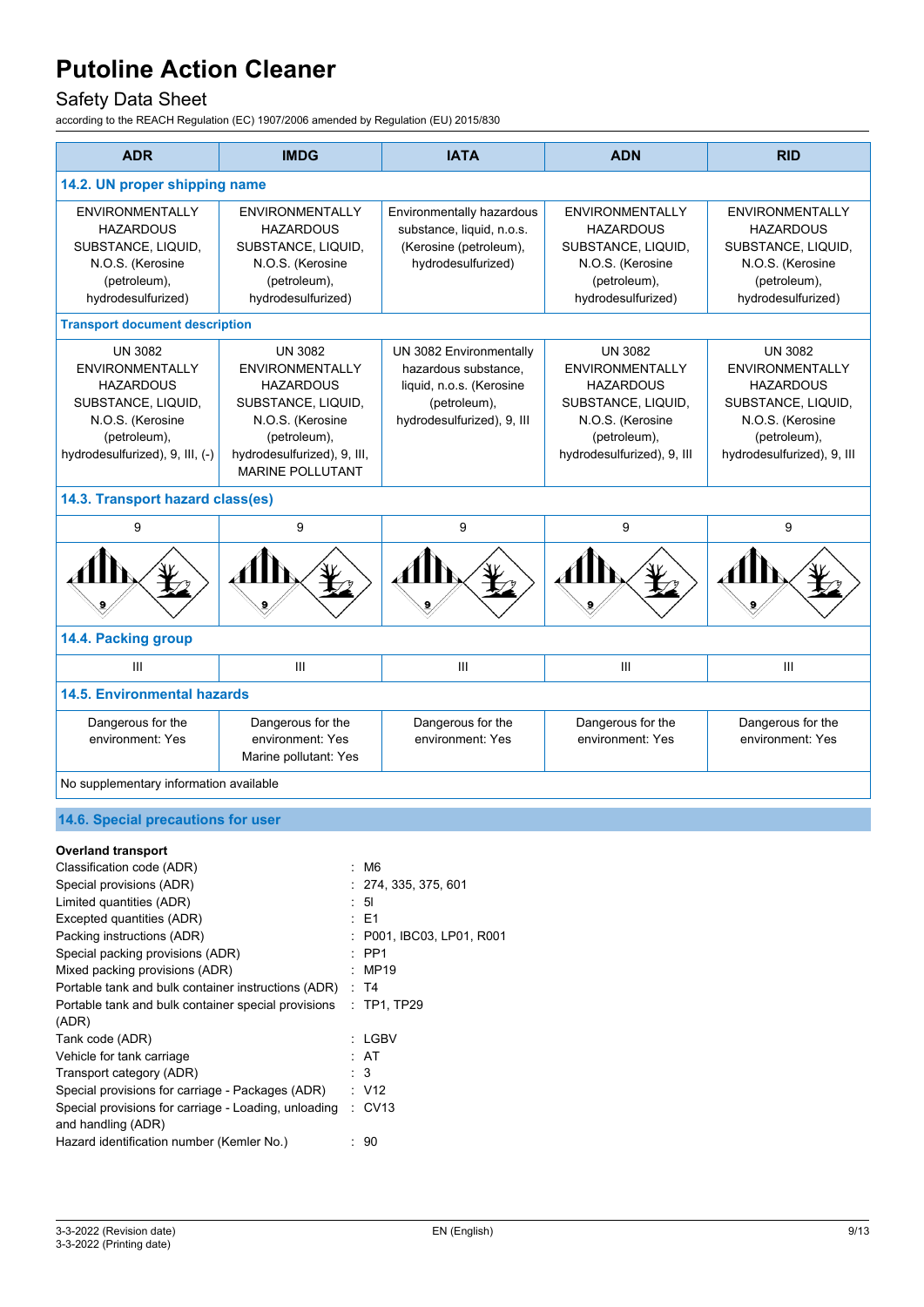# Safety Data Sheet

according to the REACH Regulation (EC) 1907/2006 amended by Regulation (EU) 2015/830

| Orange plates                                                                   | $\frac{90}{3082}$          |
|---------------------------------------------------------------------------------|----------------------------|
|                                                                                 |                            |
| Tunnel restriction code (ADR)                                                   |                            |
| EAC code                                                                        | : 3Z                       |
| <b>Transport by sea</b>                                                         |                            |
| Special provisions (IMDG)                                                       | 274, 335, 969              |
| Limited quantities (IMDG)                                                       | : 5L                       |
| Excepted quantities (IMDG)                                                      | $E = 1$                    |
| Packing instructions (IMDG)                                                     | : LP01, P001               |
| Special packing provisions (IMDG)                                               | $:$ PP1                    |
| IBC packing instructions (IMDG)<br>Tank instructions (IMDG)                     | $\therefore$ IBC03<br>: T4 |
| Tank special provisions (IMDG)                                                  | : TP1, TP29                |
| EmS-No. (Fire)                                                                  | $F-A$                      |
| EmS-No. (Spillage)                                                              | : S-F                      |
| Stowage category (IMDG)                                                         | : A                        |
|                                                                                 |                            |
| Air transport                                                                   |                            |
| PCA Excepted quantities (IATA)                                                  | E1                         |
| PCA Limited quantities (IATA)                                                   | : Y964                     |
| PCA limited quantity max net quantity (IATA)<br>PCA packing instructions (IATA) | : 30kgG<br>964             |
| PCA max net quantity (IATA)                                                     | 450L                       |
| CAO packing instructions (IATA)                                                 | : 964                      |
| CAO max net quantity (IATA)                                                     | : 450L                     |
| Special provisions (IATA)                                                       | $:$ A97, A158, A197, A215  |
| ERG code (IATA)                                                                 | : 9L                       |
| Inland waterway transport                                                       |                            |
| Classification code (ADN)                                                       | M6                         |
| Special provisions (ADN)                                                        | 274, 335, 375, 601         |
| Limited quantities (ADN)                                                        | : 5 L                      |
| Excepted quantities (ADN)                                                       | E1                         |
| Carriage permitted (ADN)                                                        | : T                        |
| Equipment required (ADN)                                                        | $:$ PP                     |
| Number of blue cones/lights (ADN)                                               | 0                          |
| <b>Rail transport</b>                                                           |                            |
| Classification code (RID)                                                       | M6                         |
| Special provisions (RID)                                                        | 274, 335, 375, 601         |
| Limited quantities (RID)                                                        | : 5L                       |
| Excepted quantities (RID)                                                       | : E1                       |
| Packing instructions (RID)                                                      | : P001, IBC03, LP01, R001  |
| Special packing provisions (RID)                                                | $:$ PP1                    |
| Mixed packing provisions (RID)                                                  | MP19                       |
| Portable tank and bulk container instructions (RID)                             | T <sub>4</sub>             |
| Portable tank and bulk container special provisions<br>(RID)                    | TP1, TP29                  |
| Tank codes for RID tanks (RID)                                                  | LGBV                       |
| Transport category (RID)                                                        | 3                          |
| Special provisions for carriage - Packages (RID)                                | : W12                      |
| Special provisions for carriage - Loading, unloading                            | : CW13, CW31               |
| and handling (RID)                                                              |                            |
| Colis express (express parcels) (RID)<br>Hazard identification number (RID)     | CE8<br>90                  |
|                                                                                 |                            |

**14.7. Transport in bulk according to Annex II of Marpol and the IBC Code**

### Not applicable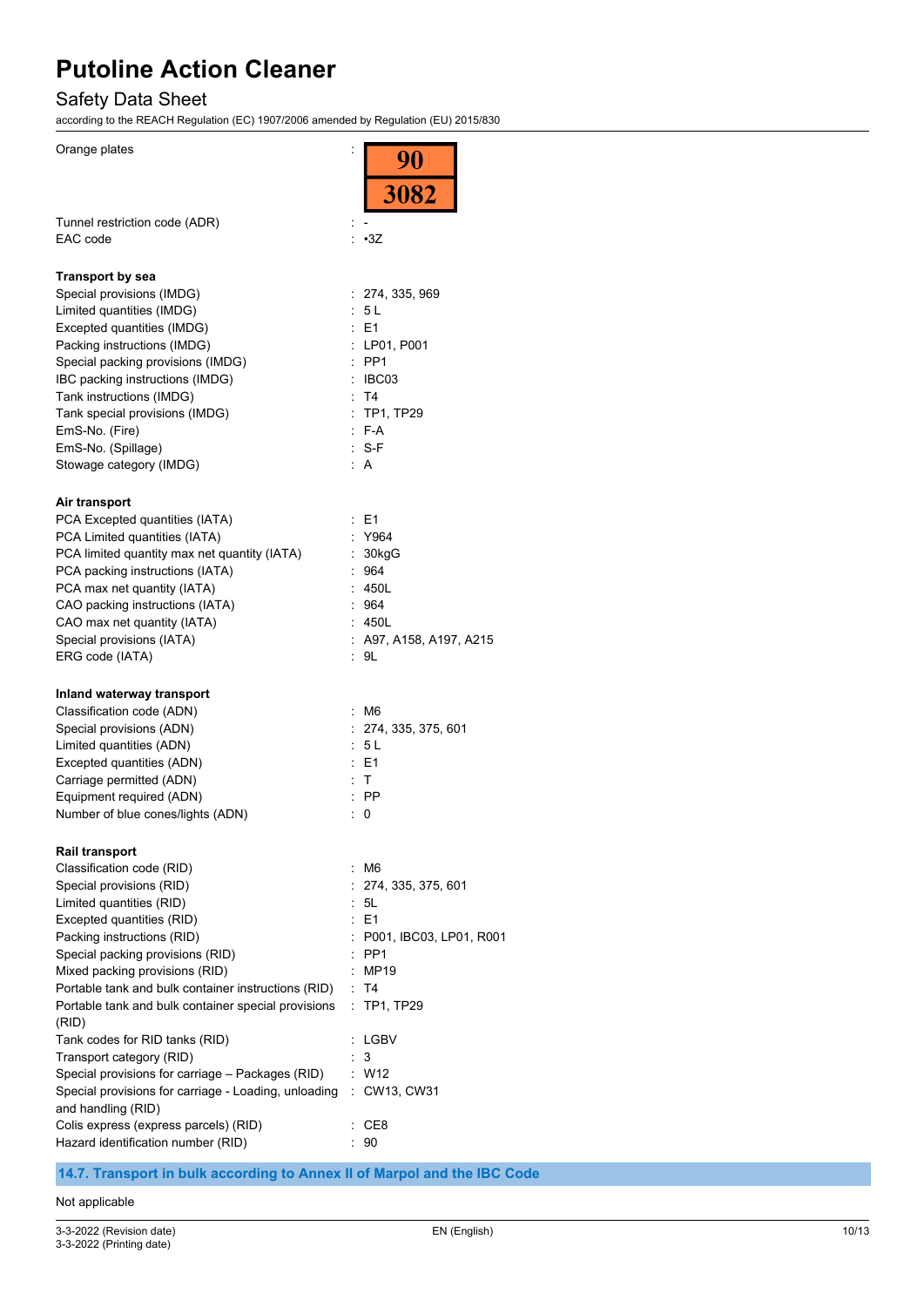### Safety Data Sheet

according to the REACH Regulation (EC) 1907/2006 amended by Regulation (EU) 2015/830

## **SECTION 15: Regulatory information 15.1. Safety, health and environmental regulations/legislation specific for the substance or mixture 15.1.1. EU-Regulations** Contains no REACH substances with Annex XVII restrictions Contains no substance on the REACH candidate list Contains no REACH Annex XIV substances Contains no substance subject to Regulation (EU) No 649/2012 of the European Parliament and of the Council of 4 July 2012 concerning the export and import of hazardous chemicals. Contains no substance subject to Regulation (EU) No 2019/1021 of the European Parliament and of the Council of 20 June 2019 on persistent organic pollutants Contains no substance subject to Regulation (EU) 2019/1148 of the European Parliament and of the Council of 20 June 2019 on the marketing and use of explosives precursors. Child-resistant fastening **in the control of the Child-**resistant fastening **in the control of the Child-**Tactile warning **in the case of the California** Contractive Contraction of the Applicable **Detergent Regulation : Labelling of contents (648/2004/EC):**

| $\sim$<br><b>omponent</b> |                    |
|---------------------------|--------------------|
| aromatic hydrocarbons     | $\frac{1}{2}$ ≥30% |

#### **Directive 2012/18/EU (SEVESO III)**

| <b>Seveso III Part I (Categories of dangerous substances)</b> | <b>Qualifying quantity (tonnes)</b> |                   |
|---------------------------------------------------------------|-------------------------------------|-------------------|
|                                                               | Lower-tier                          | <b>Upper-tier</b> |
| E2 Hazardous to the Aquatic Environment in Category Chronic 2 | 200                                 | 500               |

#### **15.1.2. National regulations**

No additional information available

#### **15.2. Chemical safety assessment**

No chemical safety assessment has been carried out

## **SECTION 16: Other information**

| <b>Indication of changes</b> |                                                     |               |                 |
|------------------------------|-----------------------------------------------------|---------------|-----------------|
| <b>Section</b>               | <b>Changed item</b>                                 | <b>Change</b> | <b>Comments</b> |
|                              | Limited quantities (RID)                            | Added         |                 |
|                              | Special provisions (IATA)                           | Modified      |                 |
|                              | Tank special provisions (IMDG)                      | Modified      |                 |
| 1.1                          | Trade name                                          | Modified      |                 |
| 1.1                          | Product code                                        | Added         |                 |
| 1.2                          | Function or use category                            | Added         |                 |
| 1.2                          | Use of the substance/mixture                        | Added         |                 |
| $\overline{\mathbf{3}}$      | Composition/information on ingredients              | Modified      |                 |
| 5.2                          | Hazardous decomposition products in case of<br>fire | Modified      |                 |
| 9.1                          | Viscosity, kinematic                                | Modified      |                 |
| 9.1                          | Solubility                                          | Added         |                 |
| 9.1                          | Density                                             | Modified      |                 |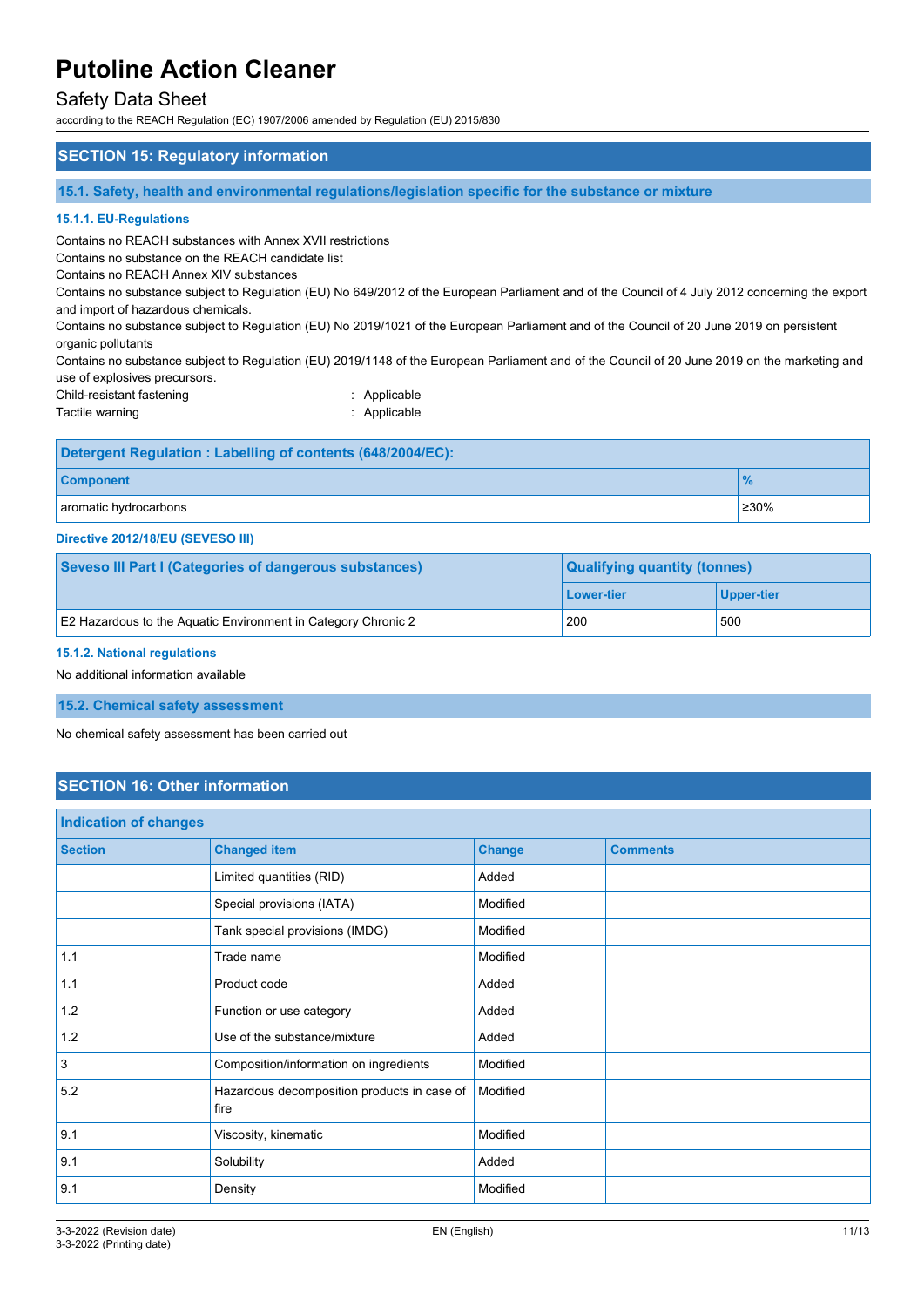# Safety Data Sheet

according to the REACH Regulation (EC) 1907/2006 amended by Regulation (EU) 2015/830

| <b>Indication of changes</b> |                            |               |                 |
|------------------------------|----------------------------|---------------|-----------------|
| <b>Section</b>               | <b>Changed item</b>        | <b>Change</b> | <b>Comments</b> |
| 9.1                          | Decomposition temperature  | Added         |                 |
| 9.1                          | Flash point                | Modified      |                 |
| 15.1                         | <b>REACH Annex XVII</b>    | Modified      |                 |
| 16                           | Abbreviations and acronyms | Modified      |                 |

| <b>Abbreviations and acronyms:</b> |                                                                                                   |  |
|------------------------------------|---------------------------------------------------------------------------------------------------|--|
| <b>ADN</b>                         | European Agreement concerning the International Carriage of Dangerous Goods by Inland Waterways   |  |
| <b>ADR</b>                         | European Agreement concerning the International Carriage of Dangerous Goods by Road               |  |
| ATE                                | <b>Acute Toxicity Estimate</b>                                                                    |  |
| <b>BCF</b>                         | <b>Bioconcentration factor</b>                                                                    |  |
| <b>DMEL</b>                        | Derived Minimal Effect level                                                                      |  |
| <b>DNEL</b>                        | Derived-No Effect Level                                                                           |  |
| <b>EC50</b>                        | Median effective concentration                                                                    |  |
| <b>IARC</b>                        | International Agency for Research on Cancer                                                       |  |
| <b>IATA</b>                        | International Air Transport Association                                                           |  |
| <b>IMDG</b>                        | International Maritime Dangerous Goods                                                            |  |
| <b>LC50</b>                        | Median lethal concentration                                                                       |  |
| LD50                               | Median lethal dose                                                                                |  |
| <b>LOAEL</b>                       | Lowest Observed Adverse Effect Level                                                              |  |
| <b>NOAEC</b>                       | No-Observed Adverse Effect Concentration                                                          |  |
| <b>NOAEL</b>                       | No-Observed Adverse Effect Level                                                                  |  |
| <b>NOEC</b>                        | No-Observed Effect Concentration                                                                  |  |
| <b>OECD</b>                        | Organisation for Economic Co-operation and Development                                            |  |
| PBT                                | <b>Persistent Bioaccumulative Toxic</b>                                                           |  |
| PNEC                               | <b>Predicted No-Effect Concentration</b>                                                          |  |
| <b>RID</b>                         | Regulations concerning the International Carriage of Dangerous Goods by Rail                      |  |
| SDS                                | Safety Data Sheet                                                                                 |  |
| <b>STP</b>                         | Sewage treatment plant                                                                            |  |
| TLM                                | Median Tolerance Limit                                                                            |  |
| vPvB                               | Very Persistent and Very Bioaccumulative                                                          |  |
| <b>CLP</b>                         | Classification Labelling Packaging Regulation; Regulation (EC) No 1272/2008                       |  |
| <b>REACH</b>                       | Registration, Evaluation, Authorisation and Restriction of Chemicals Regulation (EC) No 1907/2006 |  |
| <b>BLV</b>                         | <b>Biological limit value</b>                                                                     |  |
| <b>BOD</b>                         | Biochemical oxygen demand (BOD)                                                                   |  |
| COD                                | Chemical oxygen demand (COD)                                                                      |  |
| EC-No.                             | European Community number                                                                         |  |
| EN                                 | European Standard                                                                                 |  |
| OEL                                | Occupational Exposure Limit                                                                       |  |